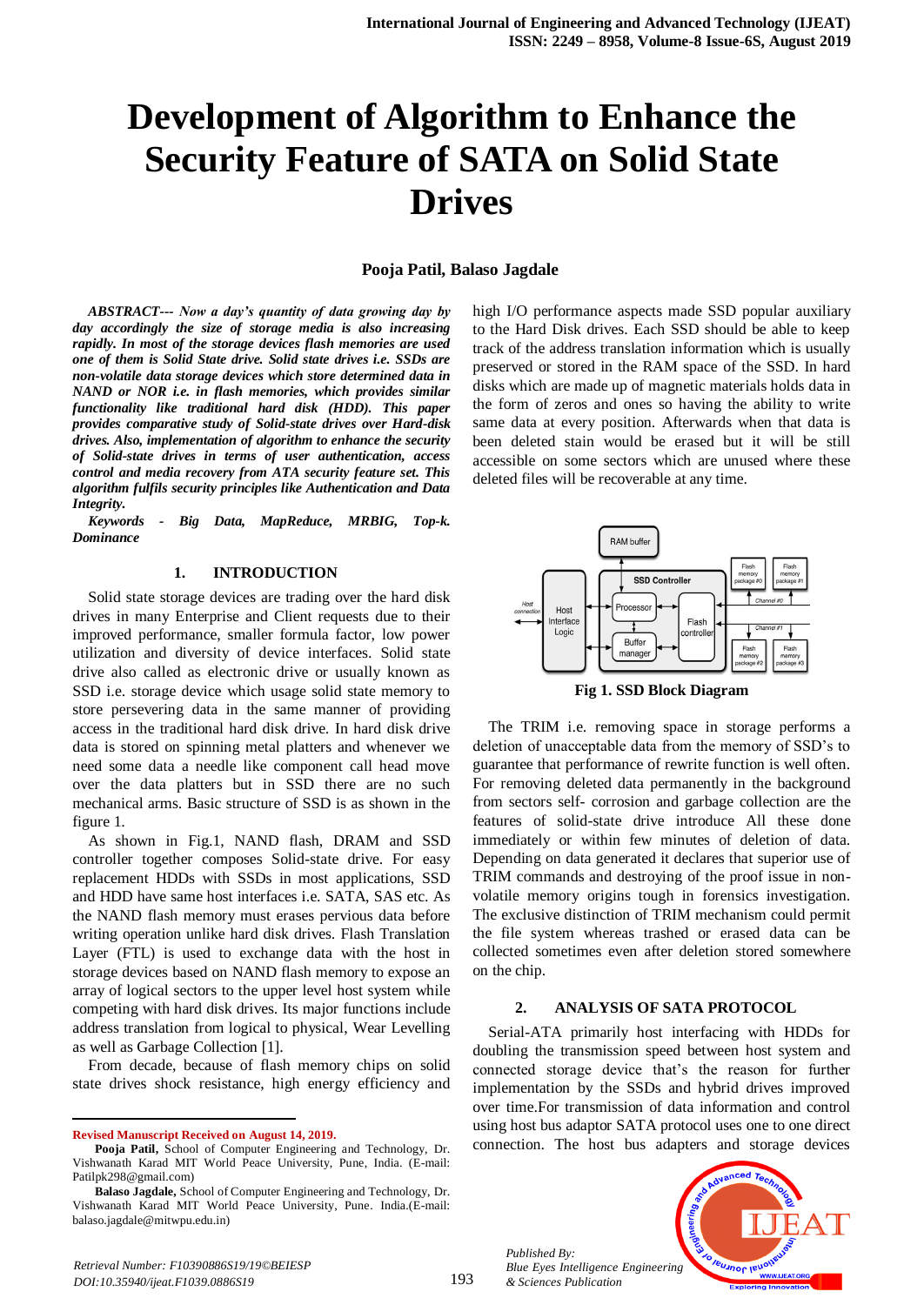# **DEVELOPMENT OF ALGORITHM TO ENHANCE THE SECURITY FEATURE OF SATA ON SOLID STATE DRIVES**

interconnect to each other over a high-speed serial cable with two pairs of conductors. One pair for variance transmission and the other one for variance reception. The Serial ATA Commands Logger captures the ATA commands between the attached storage devices and the host bus adopter also sends the captured commands to a serial console. The set of captured commands are reflexive with the ATA/ATAPI Command Set specification. In 2014 two chipsets were planned which supporting Intel Haswell and Haswell Refresh processors. Both the processors have support of Platform Controller Hubs i.e. H97 and Z97 announced by Intel for 9 series chipsets of SATA Express[13]. SATA device hot plugging requires to check capabilities of drive i.e. insertion or removal of drive that has power on which is connecting from or into backplane connector. As the powered device are not automatically in inactive state. Device initializes and operates normally after device insertion depending on the host operating system. It may also intializes hot swap initialization of devices.There are several revisions of SATA according to the generations of SATA according to the speed and other modified versions in SATA.

- **1.** *SATA Revision 1.0***:** SATA Revision 1.0 was released on 7th January 2003. First generation of SATA interfaces having communication rate is 1.5Gbit/s. It does not supports Native Command Queuing i.e. NCQ for communication and data transmission over host adaptor and storage device.
- **2.** *SATA Revision 2.0***:** SATA Revision 2.0 was released in April 2004 introducing with the Native Command Queuing. This second-generation SATA interface run with 3 Gbit/s. Further SATA Revision 2.5 was announced in August 2005 by handling contemporary mechanical drives without losing data transfer routine. SATA Revision 2.6 announced in February 2007 by adding features like Micro connector, NCQ priority, Slimline connector etc.
- **3.** *SATA Revision 3.0***:** Serial ATA International Organisation i.e. SATA-IO presented draft specifications of SATA Revision 3.0 in July 2008 and full specification was released on May 2009. This third generation of SATA having native transfer rate is 6 Gbit/s. In July 2011 SATA Revision 3.1 released with host identification capabilities of device as well as enabling hardware control features. Further in August 2013, SATA revision 3.2 defined as SATA Express released which is combined interface of SATA and PCI Express. This SATA revision delivers greater performance for Solid State Drives. Now SATA revision 3.3 released on February 2016 by adding features like Power disable feature which allows the power cycle drives remotely also gives greater increase in hard drives capacity.

### **3. PROPOSED MODEL FOR SATA SECURITY STATE MODEL**

SATA security feature set is the password system which restricts access to user data on the drive as well as specific configuration capabilities. Security feature set is necessary to acquire information about current security status, supported security capabilities and security settings. There

are different security states by changing in security characteristics like Power ON-OFF, Security lock ENABLE- DISABLE, FROZEN etc. This security feature set is used to allow storage device to authenticate the user using the commands provided from ATA specification which are used by the BIOS. In short SATA Security Feature Set is part of ATA sepcification in the form of commands or set of commands.

These security feature set commands are divided into three groups:

# *• Password Manipulation Commands*

*SECURITY SET PASSWORD*: This command sets the password to drive and put drive in locked state which simultaneously restricts the access to the drive. Only the commands like identify device are accepted in locked state. As initially we can use drive without authentication, or we can say it is easily usable till execution of SECURITY SET PASSWORD command on the drive [3].

*SECURITY DISBLE PASSWORD*: This command deactivates the lock by removing password on the device permanently. Any command will be accepted in unlocked state only. As if the drive is in locked state then we cannot use SECURITY DISBLE PASSWORD command on the drive [3].

# *• Access Control Commands*

*SECURITY UNLOCK*: This command unlocks drive provisionally for general use of the drive. As after power cycle or any other cold operation drive goes into lock mode again. SECURITY UNLOCK makes drive unlock but keeps safety functions as it is activated [2].

*SECURITY FREEZE LOCK*: This command protects unauthorised changes in security of the drive. This is especially used to protect device from attacks on the operating system level which can change the security settings of the system. If we put drive in FREEZE state, then it's impossible to make change in security settings and security states of SSD. SECURITY FREEZE LOCK command [2] is initiated from the BIOS of the host system that's the reason it freezes the security features including passwords. Also, we cannot even perform secure erase command on the drive if the drive is in a frozen state [2].



**Fig 2. Proposed System**



*Published By:*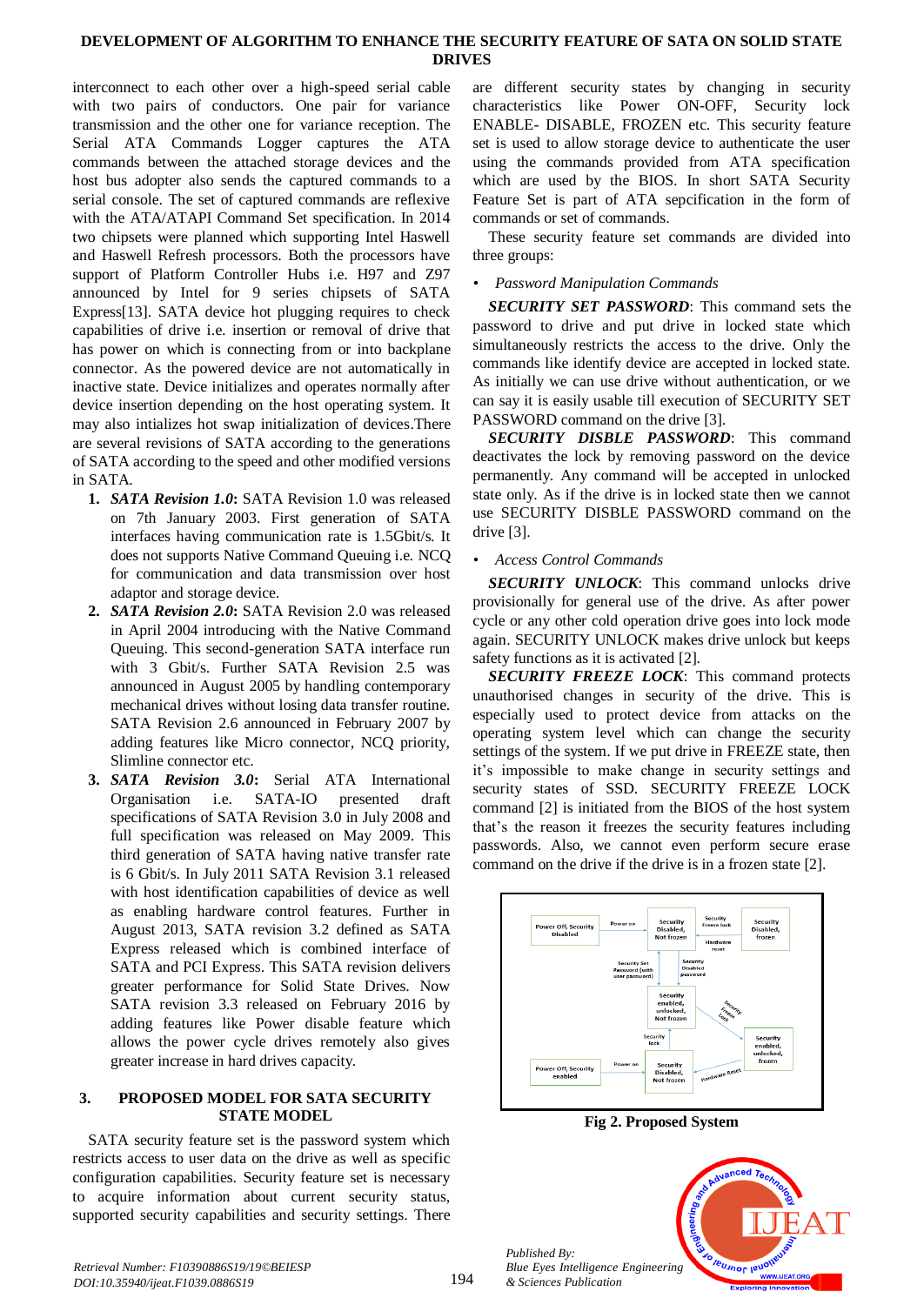# *• Media Recovery Commands*

*SECURITY ERASE UNIT*: This command is for the drive controller to erase all the data on the drive permanently. SECURITY ERASE UNIT command executed by the drive controller to erase the data once for all while taking the load off from the peripheral computer interfaces and CPUs. Drive must be in unfrozen state and security enabled state to execute SECURITY ERASE UNIT command [2].

*ENHANCED SECURITY ERASE UNIT***:** This command ignores device configuration overlays and overwrites all sectors. Only drive controller can have access for this command instead of the operating system[2].

This algorithm designed for testing the security features of the Solid-state drive in every achievable transitional mode by traversing one state to another in a different way. This security test suit is divided into four test cases as follows:

- **1.** *Security Walkthrough All States test***:** This test ensures that all the ATA commands executed as expected including the expected failure which causes expected transitions and drive stick to ATA security rules.
- **2.** *Security Random Transition test*: This test ensures that all ATA commands executed randomly as expected failures including execution result or state transition as well as No transition irrespective of any sequence of commands and device stick to ATA security rules.
- **3.** *Security No Transition test*: This test ensures that there is No change in state if transitions are not supported from one state to another state that is, we can say success or failure causing No change in state of drive while sticking to the ATA security rules.
- **4.** *Enhanced Security test*: This test verifies time taken for secure erase command in different modes of security like Normal security mode, Extended Normal security mode, Enhanced security mode, Extended enhanced security mode etc.

There are three phases to run a test case on the DUT i.e. Device Under Test which is solid test drive in this project.

- **1.** *Set-up Phase*: In Set-up phase, we check the device is ready to accept the ATA commands and is accessible through the system. We check for drive identification using IDENTIFY command.
- **2.** *Run Phase***:** In Run phase, the DUT goes under rigorous tests of security feature set different cases. In this phase, DUT checked after every power cycle operation for healthy state. It is checked for any unexpected state of solid-state drive.
- **3.** *Tear-down Phase***:** In Tear-down phase, the device clears all its occupied resources and is brought to normal state if it gets to any unexpected state.

# **4. ALGORITHM**

Step 1: Connect SATA port and Power port of Solid-State Drive to Host System properly.

Step 2: Check whether drive is identified by Host system or not.

- a. If Drive executes IDENTIFY command, then go to Step 3
- b. Else go to step 1.

Step 3: Enter Set-up phase. If pass go to next step else go to

Step 4: Enter Run Phase.

Set expected output values each state as:

SEC1: ENABLED bit = 0, LOCKED bit = 0, FROZEN bit  $= 0$ ; SEC2: ENABLED bit = 0, LOCKED bit = 0, FROZEN bit  $= 1$ : SEC3: POWER DOWN, ENABLED bit=1; SEC4: ENABLED bit = 1, LOCKED bit =1, FROZEN bit  $= 0$ ; SEC5: ENABLED bit = 1, LOCKED bit = 0, FROZEN bit  $= 0$ ; SEC6: ENABLED bit  $= 1$ , LOCKED bit  $= 0$ ,  $FROZEN bit = 1$ : SEC0: POWER DOWN, ENABLED bit=0;

Step 5: Call Security Walkthrough All Transition Test

- i. Initialize with SEC1
- ii. Perform Transition from one SEC to Another
- iii. Execute IDENTIFY and Compare with ENABLED bit, LOCKED bit, FROZEN bit values.
- iv. If obtaining values and expecting values are same, then mark it PASS else mark it FAIL and go to Step 6.
- Step 6: Call Security Random Transition Test
	- i. Initialize with SEC1.
	- ii. Run Random() to select transition
	- iii. Execute IDENTIFY and Compare with ENABLED bit, LOCKED bit, FROZEN bit values.
	- iv. If obtaining values and expecting values are same, then mark it PASS else mark it FAIL and go to Step 7.
- Step 7: Call No Transition Test
	- i. Initialize with SEC1.
	- ii. Send command check there is No Transaction perform.
	- iii. Execute IDENTIFY and Compare with ENABLED bit, LOCKED bit, FROZEN bit values.
	- iv. If obtaining values and expecting values are same, then mark it PASS else mark it FAIL and go to Step 8.
- Step 8: Call Enhance Security Test
	- i. Execute IDENTIFY check Sector Size.
	- ii. Perform SECURE ERASE UNIT.
	- iii. Check Security Mode Support value whether it is 0 or 1.
	- iv. If value is 0 then mark test PASS else mark it FAIL and go to step 9.



*Published By:*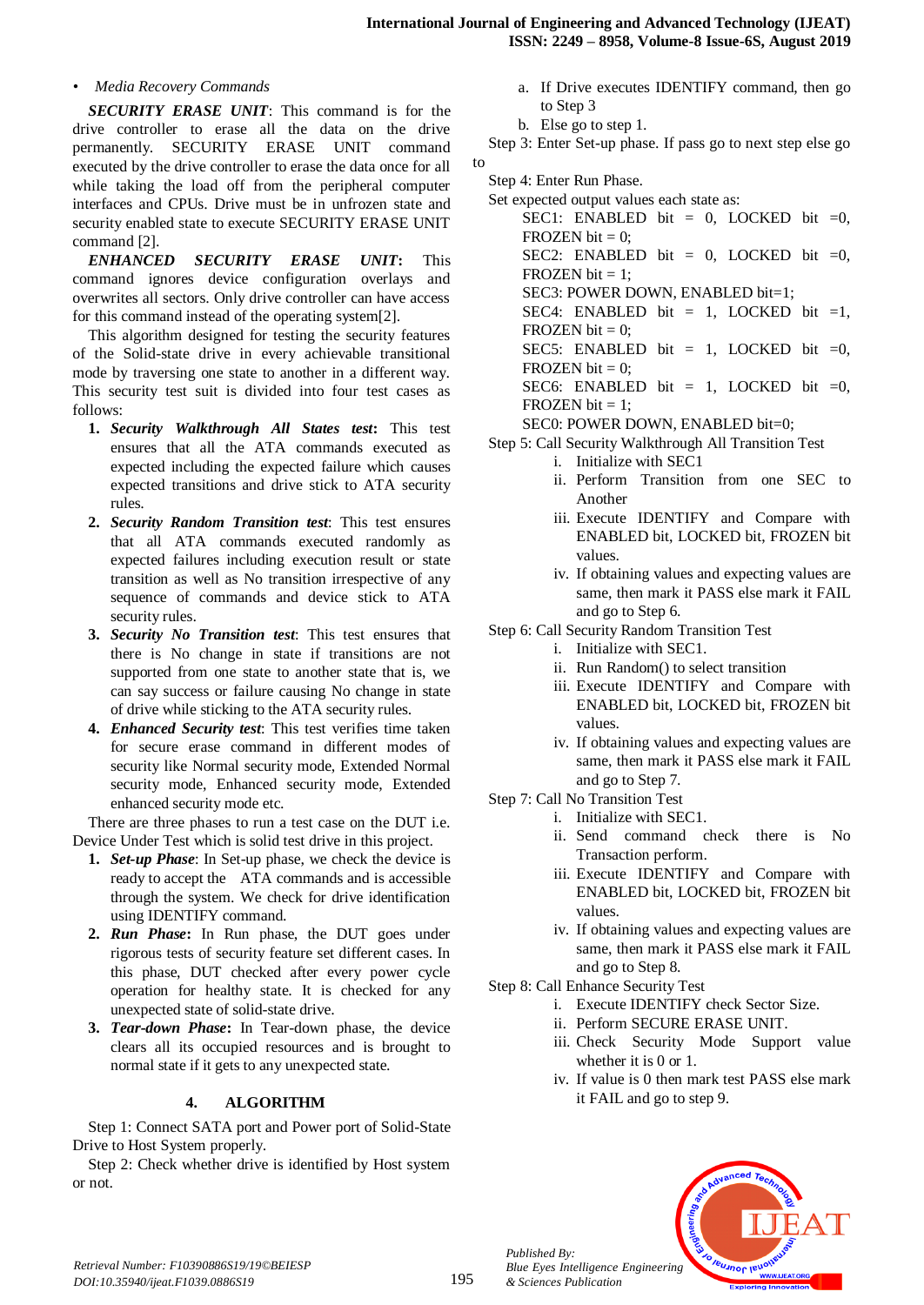#### **DEVELOPMENT OF ALGORITHM TO ENHANCE THE SECURITY FEATURE OF SATA ON SOLID STATE DRIVES**

Step 9: Generate Result Table for all test cases with Runtime.

Step 10: Enter Teardown Phase. Step 11: End.

#### **5. RESULTS AND ANALYSIS**

After execution of the Algorithm, each ATA security feature set command is executed on the solid-state drive using different test cases like security walkthrough all state transitions, security random transition, security no transition and enhanced security test. It gives output in the form of logfile. Logfile includes solid state drive details like serial number, model, device capacity, device protocol, Firmware revision, etc. Also, system details like device number, host name, host IP, operating system version, system memory details, etc. Along with the system and drive details log file contains output of security feature set i.e. change in state after each transition perform in the solid-state drive. In each test case initially checked that whether it supports security feature set or not, if yes then it starts the test case.

In every test case it frequently checks the state or change in current state with IDENTIFY command which gives value of isSecEnabled, isSecFrozen, isSecLocked. If this command return value 1 it means True and vice versa if value is 0 means False i.e. 1 means drive is in that current state and 0 means drive is not in that state as shown in fig 3. The command CHECK POWER MODE returns the current state of power module if it is 0xff it means power is ON and if it is OFF it returns error code.

| Sending Command: CHECK POWER MODE |  |
|-----------------------------------|--|
|                                   |  |
|                                   |  |
| Sending Command: IDENTIFY         |  |
| isSecEnabled value: 1             |  |
| isSecFrozen value: 0              |  |
| isSecLocked value: 1              |  |
| returned value devSecState: 4     |  |
| Security state of the drive: 4    |  |

# **Fig. 3 IDENTIFY & CHECK POWER MODE commands execution**

Initially this algorithm test starts with the test case Security Walkthrough All State Test. This test case ensures that each ATA command from Security Feature Set executed successfully and returns expected failure or success which causes expected transition and device follows ATA security transition rule. Here all possible transitions are covered by traversing one state to another by obeying commands in Security Feature Set. Fig 4 shows the interstate transition count after execution of Security Walkthrough All State test as a result.

| <b>From\To</b>         | <b>SEC<sub>B</sub></b> | SEC <sub>1</sub> | SEC <sub>2</sub>              | SEC <sub>3</sub>          | SEC4_A         |                | SEC4_B SEC4_C SEC4_D SEC4_E SEC4_F |                               |                            |                   | <b>SEC5</b>               | SEC <sub>6</sub> |
|------------------------|------------------------|------------------|-------------------------------|---------------------------|----------------|----------------|------------------------------------|-------------------------------|----------------------------|-------------------|---------------------------|------------------|
| <b>SEC<sub>B</sub></b> | w<br>х                 | $\overline{2}$   | X                             | $\ddot{\phantom{1}}$<br>х | w<br>х         | x              | $\overline{\phantom{a}}$<br>х      | $\mathbf{x}$                  | ×.<br>л                    | w<br>х            | $\ddot{\phantom{1}}$<br>х | $\mathbf{x}$     |
| SEC <sub>1</sub>       |                        | А                | з                             | - 3                       | v<br>л         | x              | ж                                  | $\bullet$<br>л                | ш<br>л                     | $\mathbf{v}$<br>х | 17                        | w<br>ж           |
| SFC <sub>2</sub>       |                        | $\overline{2}$   | <b>M</b><br>ж                 | -48<br>ж                  | ×.<br>A        | x              | х                                  | $\overline{1}$<br>х           | ×.<br>$\ddot{\phantom{a}}$ | w<br>ж            | 54<br>ж                   | w<br>^           |
| SEC <sub>3</sub>       | x                      | w<br>л           | $\overline{\phantom{a}}$<br>х | $\ddot{\phantom{1}}$<br>л | 8              | x              | $\overline{\phantom{a}}$<br>л      | $\ddot{}$<br>х                | ×.<br>л                    | w<br>л            | w<br>л                    | w<br>^           |
| SEC4 A                 | x                      | А                | $\overline{\phantom{a}}$<br>ж |                           | 4              | 93             | $\overline{\phantom{a}}$<br>х      | $\bullet$<br>л                | н.<br>л                    | $\mathbf{v}$<br>х | $\overline{AB}$           |                  |
| SEC4_B                 | v<br>x                 | $\overline{2}$   | <b>M</b><br>ж                 |                           | $\overline{2}$ | $\overline{2}$ | 62                                 | w<br>×                        | ×.<br>$\ddot{\phantom{a}}$ | w<br>ж            | 26                        | A                |
| SEC4 <sub>C</sub>      | x                      | $\overline{2}$   | $\ddot{\phantom{1}}$<br>х     |                           | $\overline{2}$ | x              | $\overline{2}$                     | 37                            | ×.<br>л                    | w<br>х            | 28                        |                  |
| SEC4 D                 | x                      | $\overline{2}$   | $\overline{\phantom{a}}$<br>х |                           | $\overline{2}$ | x              | $\overline{\phantom{a}}$<br>л      | $\overline{2}$                | 18                         | $\mathbf{v}$<br>х | 14                        | л                |
| SEC4_E                 | w<br>ж                 | $\overline{2}$   | 54.40<br>ж                    |                           | $\overline{2}$ | ъ.<br>ж        | w                                  | $\overline{\phantom{a}}$<br>៱ | $\overline{2}$             | ь                 |                           |                  |
| SEC4 F                 | w<br>х                 | w<br>л           | $\overline{\phantom{a}}$<br>х |                           | Δ              | x              | $\overline{\phantom{a}}$<br>л      | $\ddot{}$<br>х                | ×.<br>л                    | ħ                 | ×.<br>л                   |                  |
| <b>SEC5</b>            | w<br>л                 | А                | $\overline{\phantom{a}}$<br>х |                           | 116            | x              | -48<br>л                           | $\bullet$<br>л                | н.<br>л                    | $\mathbf{v}$<br>х | 326                       |                  |
| SEC <sub>6</sub>       | s.<br>х                | ъ.<br>ж          | <b>M</b><br>ж                 |                           | 2              | x              | <b>M</b><br>х                      | w<br>х                        | ×.<br>^                    | s.<br>ж           | 54<br>ж.                  |                  |

**Fig. 4 Inter-state Transition Count after Security Walkthrough Testcase**

After the Security Walkthrough All State test next test case is Security Random Transition test. This test ensures that random execution of each ATA command from the Security Feature Set executed successfully and returns success or failure caused by commands. Also, these return value causes expected transitions or No transitions in state of security model irrespective of any sequence of commands and device obeys to commands in Security Feature Set. Fig 5 shows the inter-state transition count after execution of Security Random Transition test as a result.

| [Inter State transition count]: |                        |                  |                  |        |        |        |                                                |                   |                               |         |                  |                  |
|---------------------------------|------------------------|------------------|------------------|--------|--------|--------|------------------------------------------------|-------------------|-------------------------------|---------|------------------|------------------|
| From\To                         | <b>SEC<sub>B</sub></b> | SEC <sub>1</sub> | SEC <sub>2</sub> |        |        |        | SEC3 SEC4_A SEC4_B SEC4_C SEC4_D SEC4_E SEC4_F |                   |                               |         | SEC <sub>5</sub> | SEC <sub>6</sub> |
|                                 |                        |                  |                  |        |        |        |                                                |                   |                               |         |                  |                  |
| <b>SEC<sub>B</sub></b>          | X                      | 5                | X                | X      | X      | X      | X                                              | X                 | X                             | X       | X                | X                |
| SEC <sub>1</sub>                | 4                      | 174              | $\overline{2}$   | X      | v<br>Х | v<br>Ā | X                                              | v<br>Ā            | v<br>Ā                        | v<br>Ā  | 6                |                  |
| SFC <sub>2</sub>                |                        |                  | X                | v<br>х | v<br>Ā | v<br>Ā | X                                              | v<br>л            | v<br>۸                        | v<br>۸  | X                | z                |
| SFC3                            | X                      | v<br>۸           | X                | X      | 3      | v<br>Ā | X                                              | v<br>л            | v<br>А                        | v<br>٨  | X                | X                |
| SEC4 A                          | X                      |                  | X                |        | 94     | 2      | X                                              | v<br>л            | v<br>А                        | m.<br>л |                  | v                |
| SEC4 B                          | X                      |                  | X                | ø      |        |        | ø                                              | $\mathbf{v}$<br>л | v<br>А                        | v<br>л  | ø                | v                |
| SEC4 C                          | X                      | ø                | X                | ø      | ø      | v<br>Ā | ø                                              | ø                 | v<br>А                        | v<br>л  | ø                | v                |
| SEC4 D                          | X                      | ø                | X                | ø      | ø      | v<br>Ā | X                                              | ø                 | ø                             | v<br>л  | ø                | v<br>л           |
| SEC4 E                          | X                      | ø                | X                | ø      | ø      | v<br>Ā | v<br>х                                         | v<br>Ā            | ø                             | ø       | ø                | v<br>z           |
| SEC4 F                          | X                      | v<br>л           | X                | A      | ø      | v<br>Ā | v<br>х                                         | v<br>A            | v<br>л                        | ø       | X                | v                |
| <b>SFC5</b>                     | v                      | 4                | X                | 2      | 6      | w<br>л | v<br>л                                         | w<br>A            | $\overline{\phantom{a}}$<br>л | 36<br>л | 25               |                  |
| SEC <sub>6</sub>                | X                      | w<br>۸           | v<br>A           | A      | ٠      | w<br>A | w<br>٨                                         | v.<br>A           | $\mathbf{v}$<br>л             | v.<br>л | ú<br>Ā           | X                |
|                                 |                        |                  |                  |        |        |        |                                                |                   |                               |         |                  |                  |
| Total                           | 5                      | 186              | 95               | 3      | 105    | 3      | A                                              | A                 | Ĥ                             | ĥ       | 38               | 45               |

**Fig. 5 Inter-state Transition Count after Security Random Testcase**

In case of any wrong or irrelevant command send then security state should not be change or perform no transition on the solid-state drive. For this purpose, Security No Transition test is designed. In Security No Transition test unlike Security Walkthrough All Transition test and Security Random Transition test checking for expected change in state of the security state model after the command execution. In this test Security Feature set commands complete and do not transit to other security state if transition is not supported that is success or failure in the Security Feature Set command causes no transition obeys on solid-state drive. Fig 6 shows the inter-state transition count after execution of Security No Transition State test as a result.



**Transition Testcase**

For testing media recovery commands in Security Feature Set we perform SECURITY ERASE UNIT command. This command executed by the drive controller to erase the data once for all while taking a load off from the peripheral computer interfaces and CPUs. This command ignores device configuration overlays and overwrites all sectors. Test case Enhanced Security Test verifies time taken for secure erase command in every security mode. There are

*Published By: Blue Eyes Intelligence Engineering & Sciences Publication* 

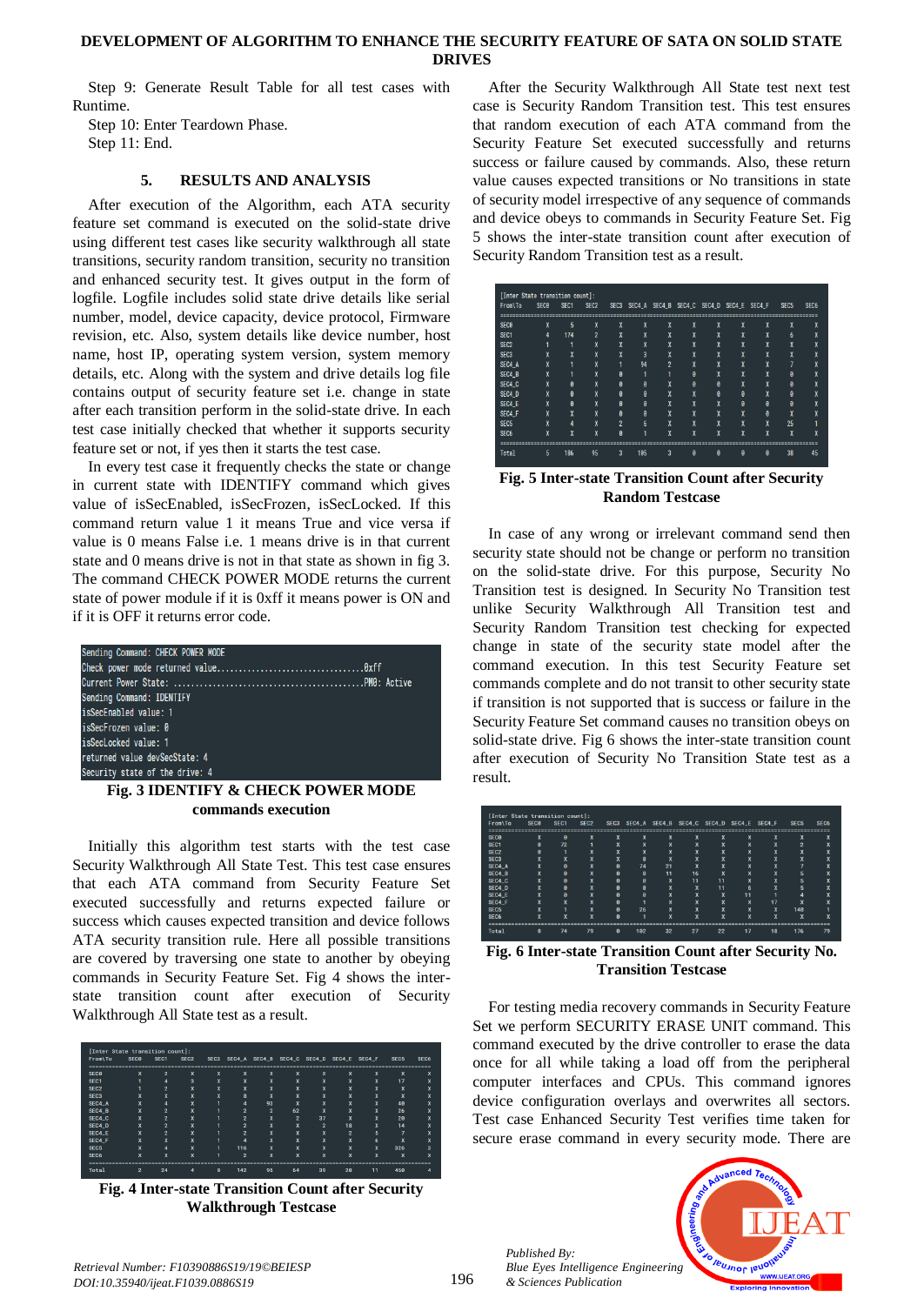four different security modes in secure erase i.e. Normal Security Mode, Extended Normal Security Mode, Enhanced Security Mode, Extended Enhanced Security Mode. Each mode has its estimated time for completion of SECURE ERASE UNIT command which is placed in IDENTIFY command. Fig 7 & 8 shows verification of Normal and Enhanced Security Mode time respectively.

| Sending Command: IDENTIFY                                                                                   |  |
|-------------------------------------------------------------------------------------------------------------|--|
|                                                                                                             |  |
|                                                                                                             |  |
|                                                                                                             |  |
|                                                                                                             |  |
|                                                                                                             |  |
| Sending Command: IDENTIFY                                                                                   |  |
| $\left[ 1.1 \right]$ (1)<br>Identify Device Command (Expected Value: Command completed without error)passed |  |
| :[ 1.2 ] (1)                                                                                                |  |

**Fig. 7 Verification of Normal Security Mode Time**

As this algorithm is designed for testing the security features of solid-state drive in every possible transition method i.e.in each test case.

|                  | [1.5]         |                           |                                                                                 |
|------------------|---------------|---------------------------|---------------------------------------------------------------------------------|
| $\left[1\right]$ |               |                           |                                                                                 |
|                  |               |                           |                                                                                 |
|                  |               | Sending Command: IDENTIFY |                                                                                 |
|                  | $[2.1]$ $(1)$ |                           | Identify Device Command (Expected Value: Command completed without error)passed |
|                  | [2.2] (1)     |                           | Check Enhanced Security Mode Support (Expected Value: 0 (0x0) )passed           |

**Fig. 8 Verification of Enhanced Security Mode Time**

After execution of all the testcases the final result prints the result i.e. test either pass or fail with the run time of the test as shown in fig 9.

| Test Suite Result.      |                              |          |  |
|-------------------------|------------------------------|----------|--|
| Test Name               | Result                       | Runtime  |  |
|                         |                              |          |  |
| Walkthrough             | passed                       | 00:41:44 |  |
| RandomTraversal         | passed                       | 00:31:05 |  |
| NoTransition            | passed                       | 00:24:33 |  |
| EnhancedSec             | passed                       | 01:23:27 |  |
|                         | ---------------------------- |          |  |
| Total test cases : 4    |                              |          |  |
| Passed tests<br>14      |                              |          |  |
| Failed tests<br>$\pm 0$ |                              |          |  |
|                         |                              |          |  |

**Fig. 9 Final result of all the testcases with run time**

Failure in any testcase can be consider by failure in ATA command which can be either unexpected outcome of the command on the device as well as ATA command execution success or failure has caused unexpected security state transition. When we execute all the security testcases on different capacity Solid state drives we get the results as shown in following table 1.

**Table 1. Runtime (in Min) for different capacity SSDs.**

| Capacity | Walk-<br>through | Random | N <sub>0</sub><br><b>Transition Security</b> | <b>Enhance</b> |
|----------|------------------|--------|----------------------------------------------|----------------|
| 240GB    | 41.79            | 30.6   | 24.35                                        | 84.14          |
| 1TB      | 45.54            | 30.42  | 24.02                                        | 256.06         |
| 2TB      | 52.1             | 30.34  | 24.43                                        | 448            |
| 4TB      | 57.45            | 30.45  | 24.26                                        | 632.09         |

We can see variations in graph 1. Enhance Security test's runtime with different capacity drives as capacity increases runtime also increases i.e., we can say runtime and drive capacity are directly proportional to each other in Enhance Security testcase.



The reason behind this time variation is read- write operation perform on the drive. Other testcases consumes approximately same time because other security state change transitions are performing on firmware level.

# **6. APPLICATION**

- Verification of ATA- Security feature set with rigorous testing.
- Validate the security features on firmware testing.

# **7. CONCLUSION**

Here, as we focused on the internal structure and components of Solid-state drives becoming hot plug over Hard-disk drives. By losing the mechanical arms moving on the rotating magnetic disk to support of flash memory chips to store data and in case of host controllers, SATA SSDs should preferable for the client-based host systems as well for enterprise system. SATA security feature set allows the Solid-state drives to make the device authenticate to the users also manage the access i.e. restricts the access of data as well as specific configuration capabilities. Also, we conclude that overall runtime for security feature model is increases as increase in solid state drive's capacity.

# **REFERENCE**

- 1. Pooja Patil, Balasaheb Jagdale, Comparative study of Host Interfaces Typically use on Solid State Drives, Journal of Applied Science and Computation, Volume VI, March 2019.
- 2. Advanced Technology Attachment Command Set -3, INCITS, October 2016.
- 3. Ravi Kant Chaurasia, Dr. Priyanka Sharma, Solid State Drive (SSD) Forensics Analysis: A New Challenge, International Journal of Scientific Research in Computer Science, Engineering and Information Technology, December 2017
- 4. Belkasoft,,"Recovering Evidence from SSD Drive in 2014: Understanding TRIM, Garbage Collection and Exclusions." Forensic Focus Articles. 23 Sept. 2014.
- 5. Wei, Michael, Laura Grupp, Steven Swanson. "Reliably Erasing Data from Flash-Based Solid-State Drives." University of California, San Diego.
- 6. Mao, Chau-yuan "SDD TRIM Operations: Evaluation and Analysis" Site. Natinal Chiao Tung University, July 2013.
- 7. Accardi, K.C. and Wilcox, M. Linux storage stack performance. In Linux Storage and Filesystem Workshop (San Jose 2008), USENIX.



*Published By:*